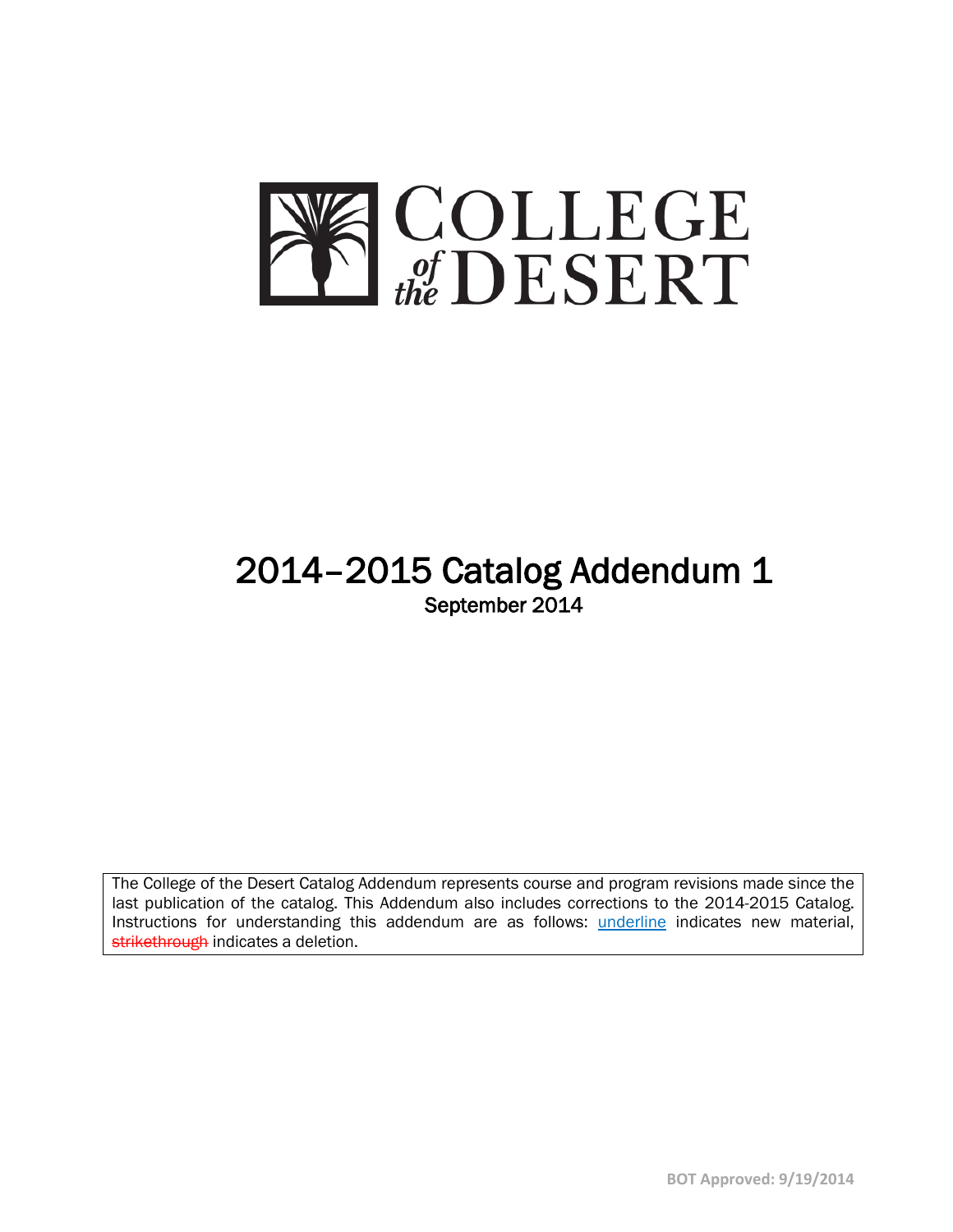# Changes to page 45 - PHI THETA KAPPA HONOR SOCIETY

Students interested in exploring membership in Phi Theta Kappa should contact Transfer Center at (760) 862-1315 faculty advisor Raquel Schoenfeld at rschoenfeld@collegeofthedesert.edu.

## Changes to page 50 – STUDENT DISCIPLINARY SANCTIONS

- 7. *Short-term Suspension* Exclusion of the student by College Superintendent/President or designee for good cause from one or more classes for a period up to ten consecutive days of instruction.
- 8. *Long-term Suspension*  Exclusion of the student by College Superintendent/President or designee for good cause from one or more classes for a period up to ten consecutive days of instruction the remainder of the college term, or from all classes and activities of the college for one or more terms.
- 9. *Immediate Interim Suspension*  The College Superintendent/President or designee may order immediate suspension of a student where the president concludes that immediate suspension is required to protect lives or property and to ensure the maintenance of order. In cases where an interim suspension has been ordered, the right to an opportunity for a hearing will be afforded to the student within ten (10) days. (Education Code Section 66017)

# Changes to page 242 - FACULTY AND ADMINISTRATION Addition:

#### DOROTHY ANDERSON (2014)

Instructor, Automotive Technology A.S. 2011, Mt San Jacinto College

#### SARA BUTLER (2014)

Instructor, Political Science Ph.D. 2011, UCLA M.A. 2010, UCLA B.A. 2007, College of Staten Island, NY

#### COURTNEY DOUSSETT (2014)

Instructor, Kinesiology B.S., 2009, California State University, San Bernardino M.S., 2010 California Baptist University

#### CHAMINDA HETTIGE (2014)

Temporary Instructor, Chemistry B.A. 1997, University of Colombo, Sri Lanka Ph.D. 2008, University of Iowa

#### SHERI JONES (2014)

Interim Dean, School of Communication and Humanities

#### EMILY MADDIGAN (2014)

Instructor, Studio Art B.F.A. 2001, Michigan State University M.F.A. 2004, CSU Long Beach

#### TULA MARIN (2014)

Coordinator/Counselor, TRIO EVC B.A. 2007, University of Redlands M.A. 2009, University of Redlands

#### REID T. SAGARA (2014)

Instructor, English B.A. 1998, University of Hawaii M.A. 2000, UC Riverside M.Ed. 2013, University of Washington